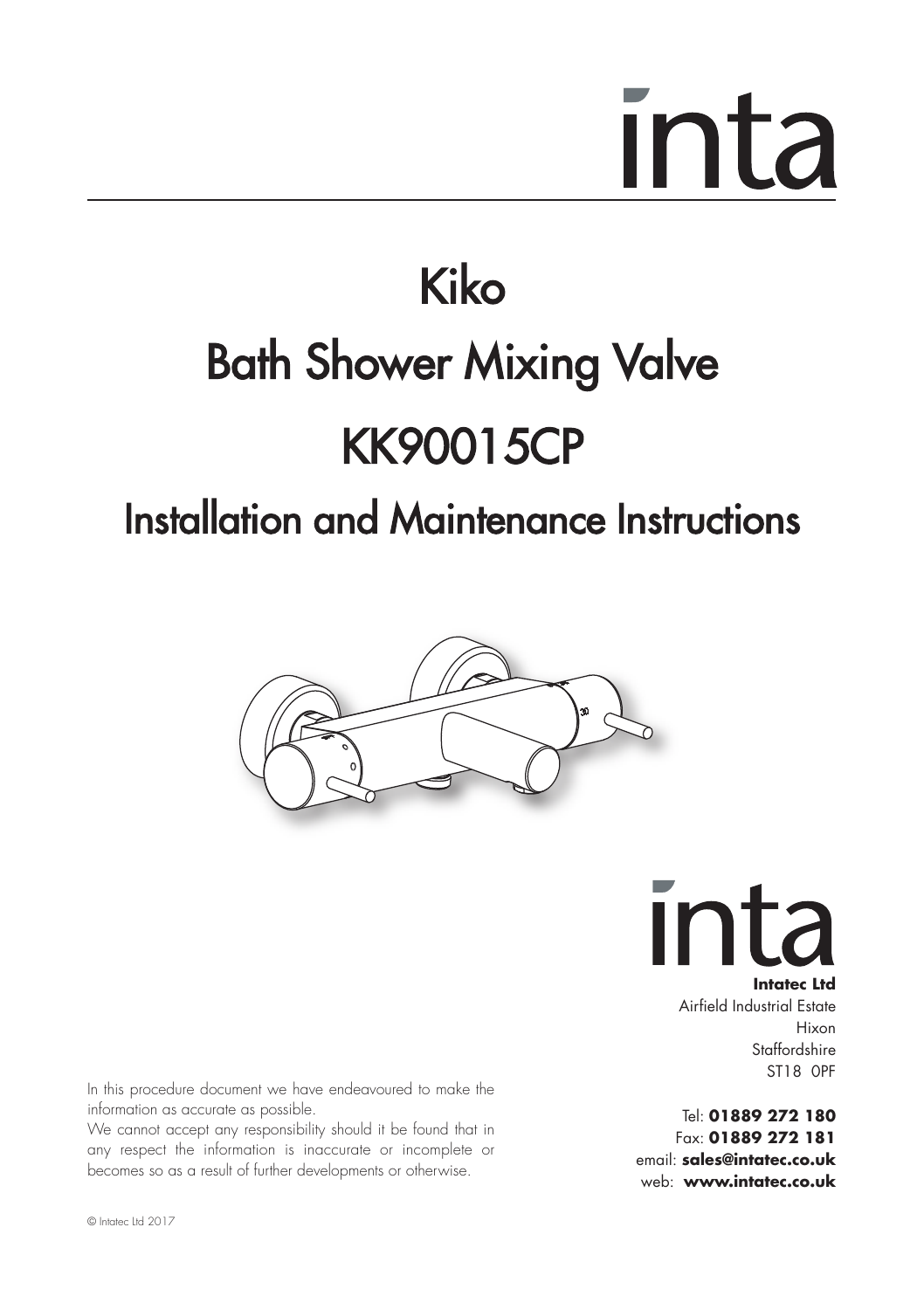### **Introduction**

 This installation guide has been produced for the Kiko bath shower mixing valve. These instructions cover the installation, operation and maintenance. Please read the enclosed instructions before commencing the installation of this product, please note;

### **We recommend that the installation of any Inta product is carried out by an approved installer.**

 The installation must be carried out strictly in accordance with the Water Supply (Water Fitting) Regulations 1999 and any local authority regulations.

 If in doubt we recommend that you contact WRAS - Water Regulations Advisory Scheme on Tel: 0333 207 9030, your local water authority - details available on the WRAS website or the Chartered Institute of Plumbing and Heating Engineers on Tel: 01708 472 791.

 All products MUST be re-commissioned to suit site conditions to ensure optimum performance levels of the product are obtained

### **Safety**

This thermostatic shower must be installed and commissioned correctly to ensure that water is supplied at a safe temperature to suit the users.

The shower is pre-set using ideal conditions to 38°C at the stop with a manual push button override to 46°C (can be re-set to suit site conditions or user preference – see calibration page 7).

The maximum mixed temperature takes account of the allowable tolerances inherent in thermostatic shower mixers and temperature losses.

### **It is not a safe bathing temperature for adults or children**.

The British Burns Association recommends 37 to 37.5˚C as a comfortable bathing temperature for children. In premises covered by the Care Standard Act 2000, the maximum mixed water outlet temperature is 43˚C.

### **Products**

| Kiko Thermostatic Bath Shower mixer with flexible slide rail kit and |           |
|----------------------------------------------------------------------|-----------|
| deck mounting legs                                                   | KK90015CP |
| Kiko Thermostatic Bath Shower mixer - valve only                     | KK30010CP |
| Deck mounting legs                                                   | 20002CP   |

### **Check Content**

 Before commencing remove all components from packaging and check each component with the contents list.

 Ensure all parts are present, before discarding any packaging. If any parts are missing, do not attempt to install your Inta shower valve until the missing parts have been obtained.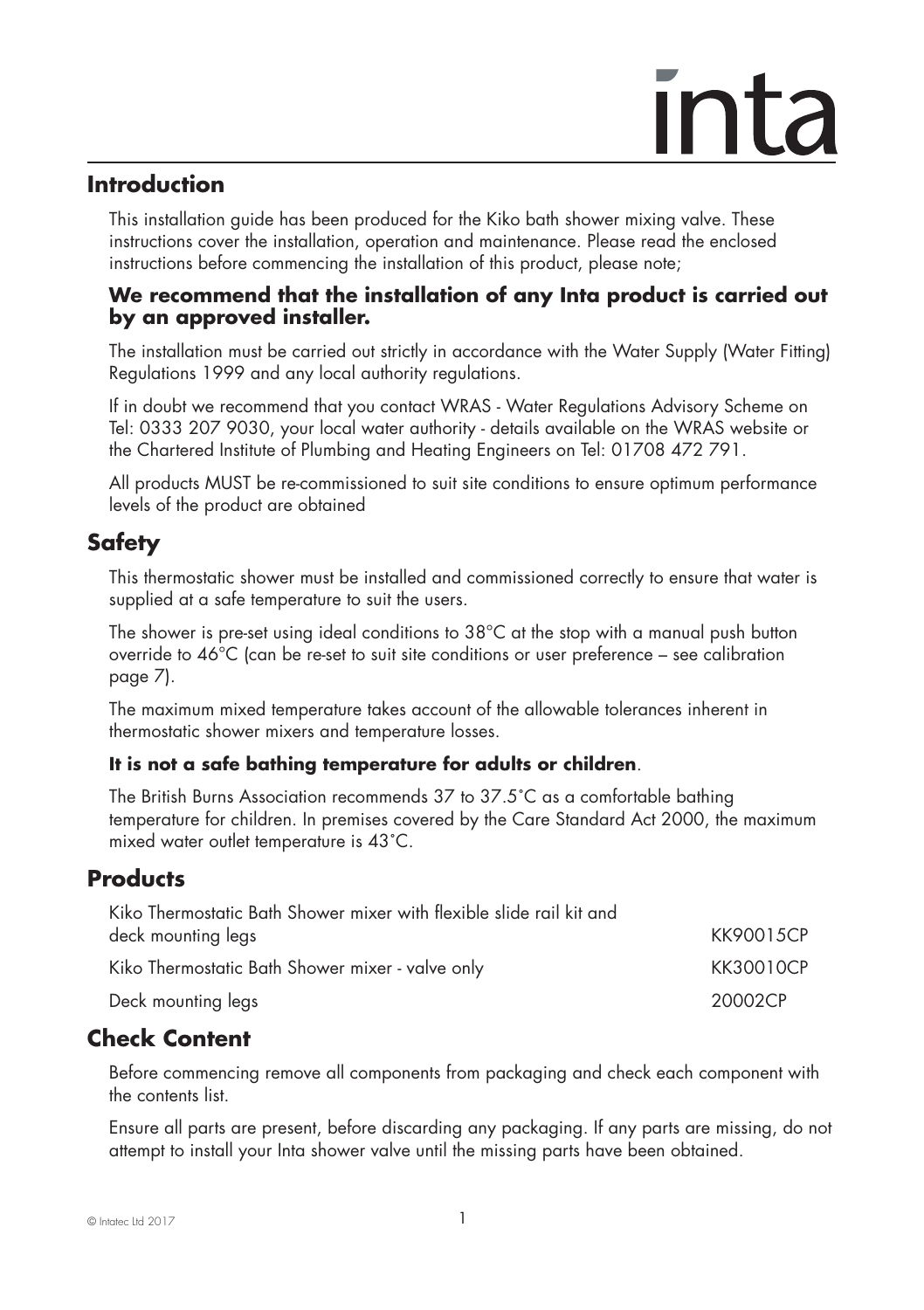### **Components**

- 
- 
- 
- 
- 

### **KK30010CP - Wall Mounted**

### **Item Qty Component Item Qty Component**

- 
- 1 1 Body 3 2 Check valve Filter sealing washer
- KK30010CP only KK90015CP only 5 2 Concealing plate 5 2 2 Concealing plate 5 2 2 Off set connector 5 3 1 Right deck mounting leg
- 6 2 Off set connector 8 1 Right deck mounting leg



### **KK90015CP - Deck Mounted**



**Note:** The deck mounting legs are supplied complete with retaining nuts.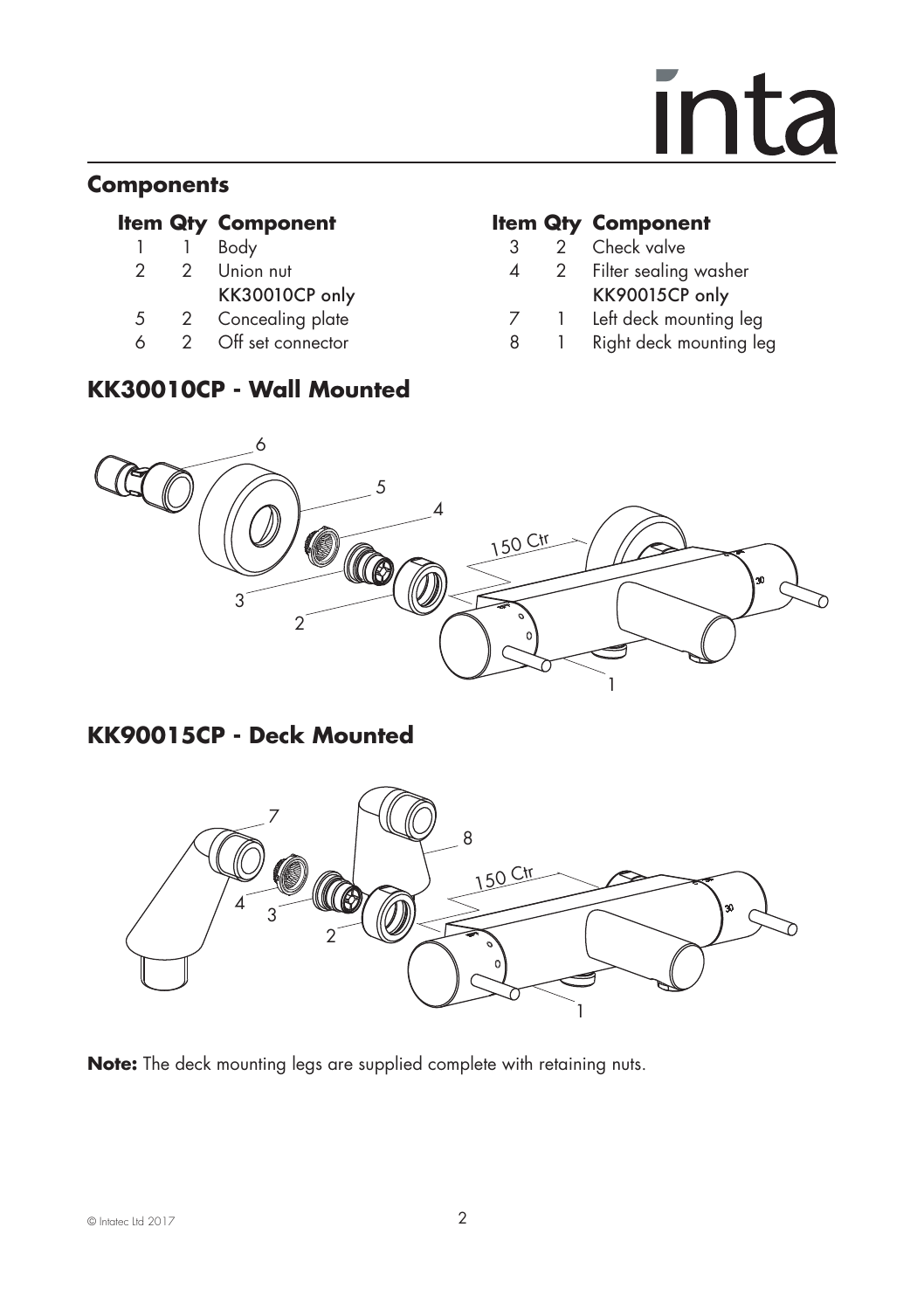### **Technical Data**

 This Inta Kiko thermostatic bath shower mixer is suitable for installations on all types of plumbing systems, including gravity supplies, fully pumped, modulating combination boiler, unvented water heater and unbalanced supplies i.e. Cold Mains & Tank Fed Hot. They are not suitable for non-modulating combination boilers.

| Max Inlet Pressure (Static)      | 12 bar                           | Max Inlet Temperature        | $85^{\circ}$ C |
|----------------------------------|----------------------------------|------------------------------|----------------|
| Max Inlet Pressure (Dynamic)     | 5 bar                            | Pre Set Factory Temp Setting | $38^{\circ}$ C |
| Min Operating Pressure (Dynamic) | 0.2 <sub>bar</sub>               | <b>Temperature Stability</b> | ±2°C           |
| Max Unbalanced Pressure Ratio    | 5:1                              | Min Temp Differential to     |                |
| Inlet Connections (Body only)    | G <sup>3</sup> / <sub>4</sub> '' | ensure fail-safe between hot |                |
| Outlet Connection                | $G\frac{1}{2}$ "                 | and cold supplies            | $10^{\circ}$ C |
| Inlet Con. Deck Mounting legs    | G¾"                              |                              |                |

### **Unvented Mains Pressure System**

 The drawing shows a typical installation of a shower mixing valve in conjunction with an unvented hot water system. This type of installation must be carried out in accordance with Part G of the Building Regulations.

 Whilst pressures are theoretically equal (balanced) most unvented hot systems have a pressure reducing valve on the incoming cold water prior to the hot water storage vessel. This means that the hot and cold pressures can be significantly different.

Most unvented systems use an inlet manifold located directly after the pressure reducing valve.

 It is recommended that the cold supply be taken from one of the outlets of the manifold directly to the shower as an independent supply.

For systems without a manifold unit after the pressure reducing valve and where the cold water

 supply pressure is significantly higher than the hot supply we recommend that a separate pressure reducing valve is fitted to the cold supply, as close as possible to the shower valve and with no draw off points between it and the shower valve.

 Flow regulators are required for installations where a PRV is not fitted to ensure simultaneous demand is accounted for.

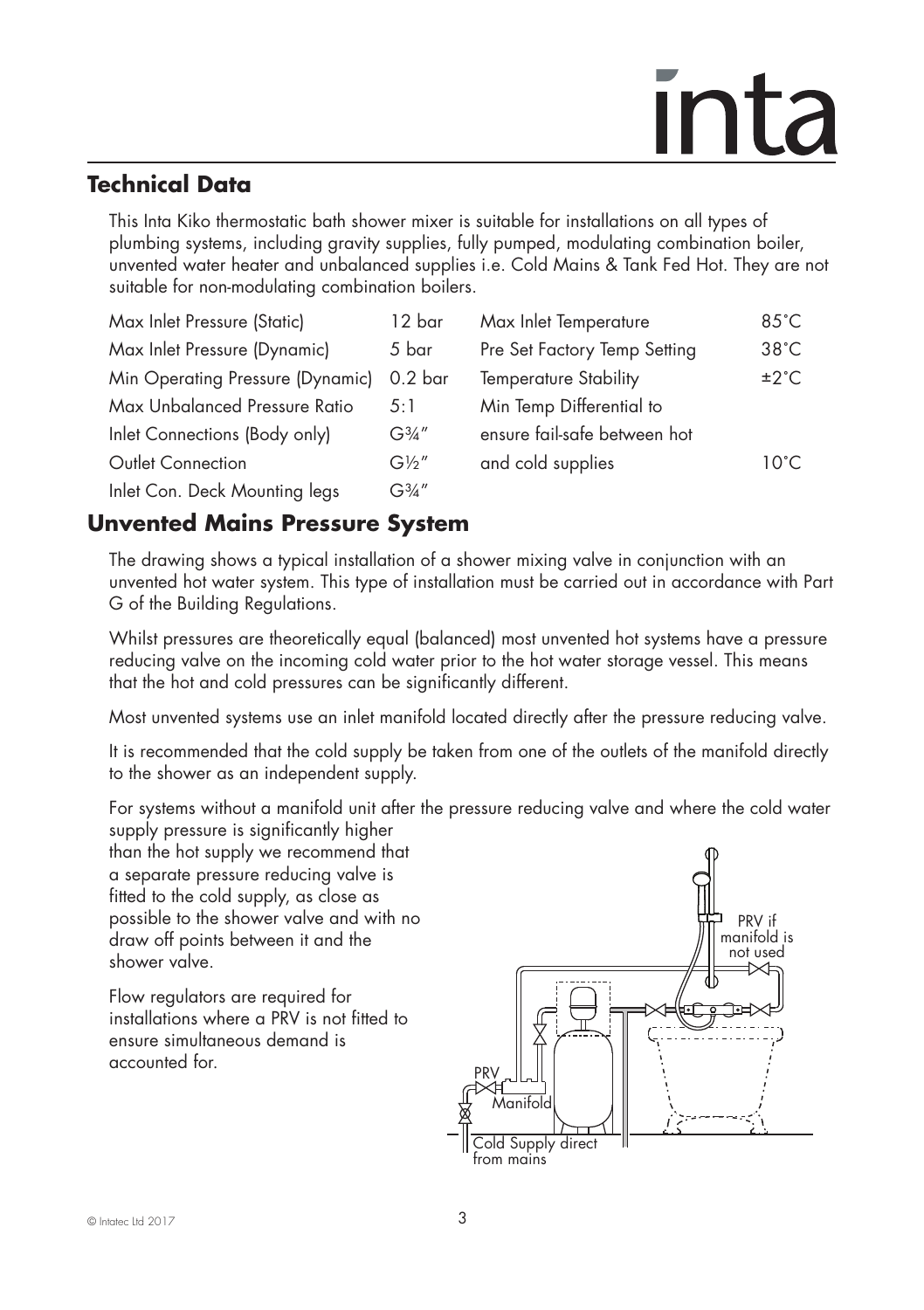### **Pumped Systems**

Pumped systems use a booster pump to increase the pressure of the gravity fed water supplies.

 These booster pumps are used where the head of water is insufficient to provide a satisfactory shower or where a high performance shower is required.

 Please ensure that the performance of the pump is matched to suit the shower.

 Follow the instructions for gravity fed installations taking into account the installation requirements of the pump.

 Ensure that the hot and cold water storage capacity is sufficient to supply the shower and any other draw off points that may be used simultaneously.

 Most pumps require a minimum head of water to allow the flow switches to operate automatically. Where this is not available a negative head kit may be required to operate the pump.

Pumps Cold Supply

direct from mains

 Please consult the pump manufacturer's installation requirements

### **Modulating Combi Boiler / Instantaneous Gas Water Heater**

 The drawing shows a typical installation of a shower valve in conjunction with a combination boiler.

 Combi boilers will produce a constant flow of water at a temperature within its operating range. However we recommend that the system should supply hot water in excess of 60˚C.

 The hot water flow rates are dependant upon the type of boiler / heater used and the temperature rise required to heat the cold water to the required temperature.

 The cold water flow rates may be much greater as they are generally unrestricted from the mains cold water supply. To ensure relatively balanced flow rates, we recommend that a pressure reducing valve or 6 l/min flow regulator is fitted in the cold water supply pipe.

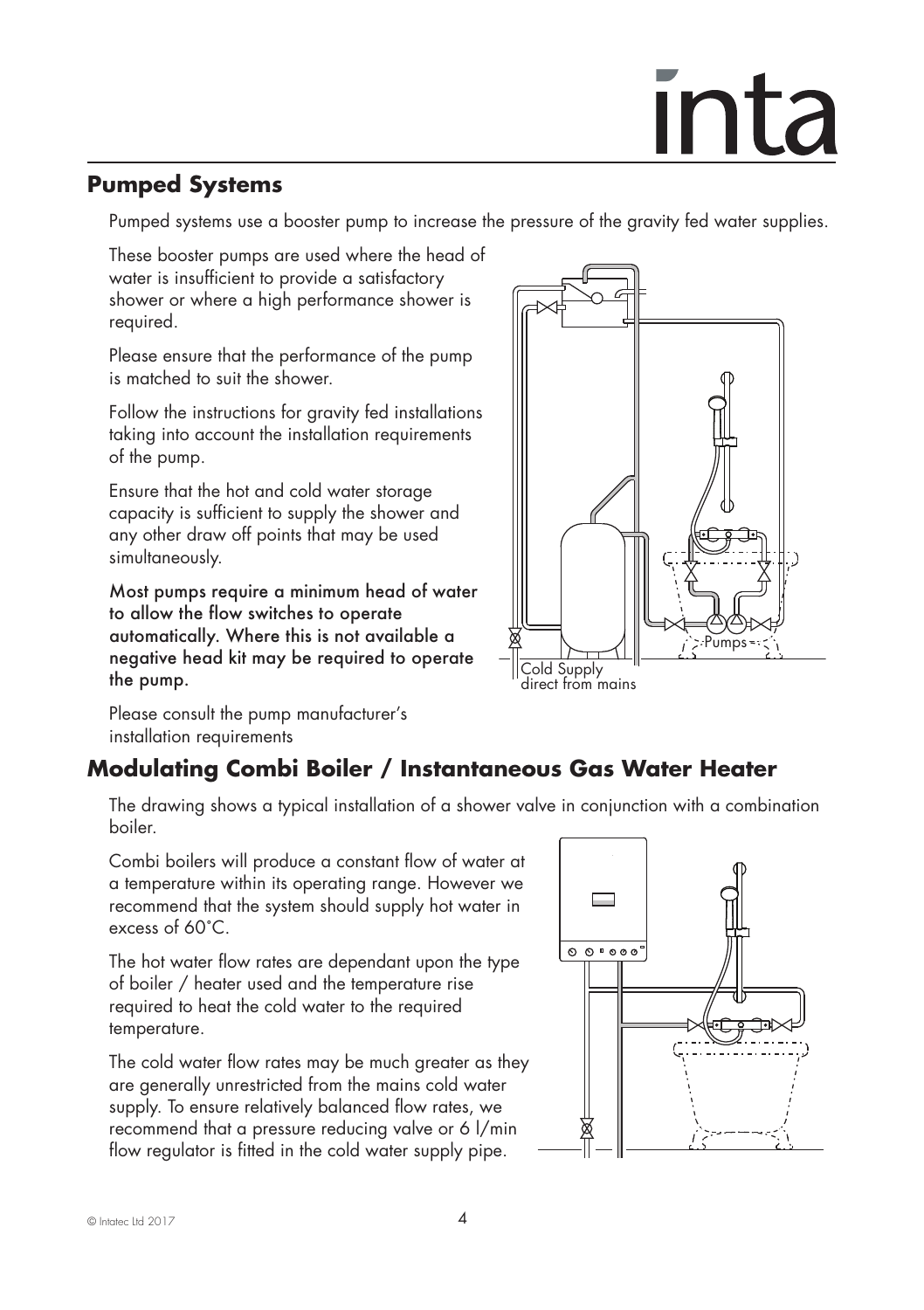### **Gravity System**

The drawing shows a typical installation of a shower valve on a gravity supplied system.

 Please note the minimum head pressure required to ensure operation of the valve. In accordance with good plumbing practice, we recommend that a totally independent hot and cold water supply be taken to the valve.

 The cold water supply must be connected directly to the water cistern. The hot water supply should be connected to the hot water cylinder via an Essex flange or Sussex flange or to the vent or a draw off pipe as close as possible to the top of the cylinder.

 For equal tank fed pressures there is no need to fit the flow regulators. This installation is the recommended minimum for gravity supplies. For systems with less than 2 metre head pressure, we recommend that a suitable booster pump is fitted to increase the supply pressure.

### **Cold Mains & Gravity Hot Supplies**

 If the cold supply to the shower is direct from the cold water mains and the hot water supply is gravity fed from the cold water cistern via the hot water cistern you MUST fit a pressure reducing valve or a 6 l/min flow regulator.



### **Site Preparation - Wall Mounted**

### **It is important to plan the installation thoroughly to suit site conditions before commencing.**

- Before commencing the installation ensure site conditions are suitable.
- The bath shower mixing valve is designed for concealed pipework, whether in a solid or studded wall.
- The thickness of wall tiles, plaster or plaster board should all be considered when routing the hot and cold supply pipes.
- The valve requires the offset connectors to have 150mm centres and sufficient thread must protrude from the finished tiled surface to allow the concealing plates to be fitted and the union nuts to be fully tightened.
- Ensure the bath shower valve will be horizontal when installed.
- The supply pipes can come from below, above, the side or through the wall.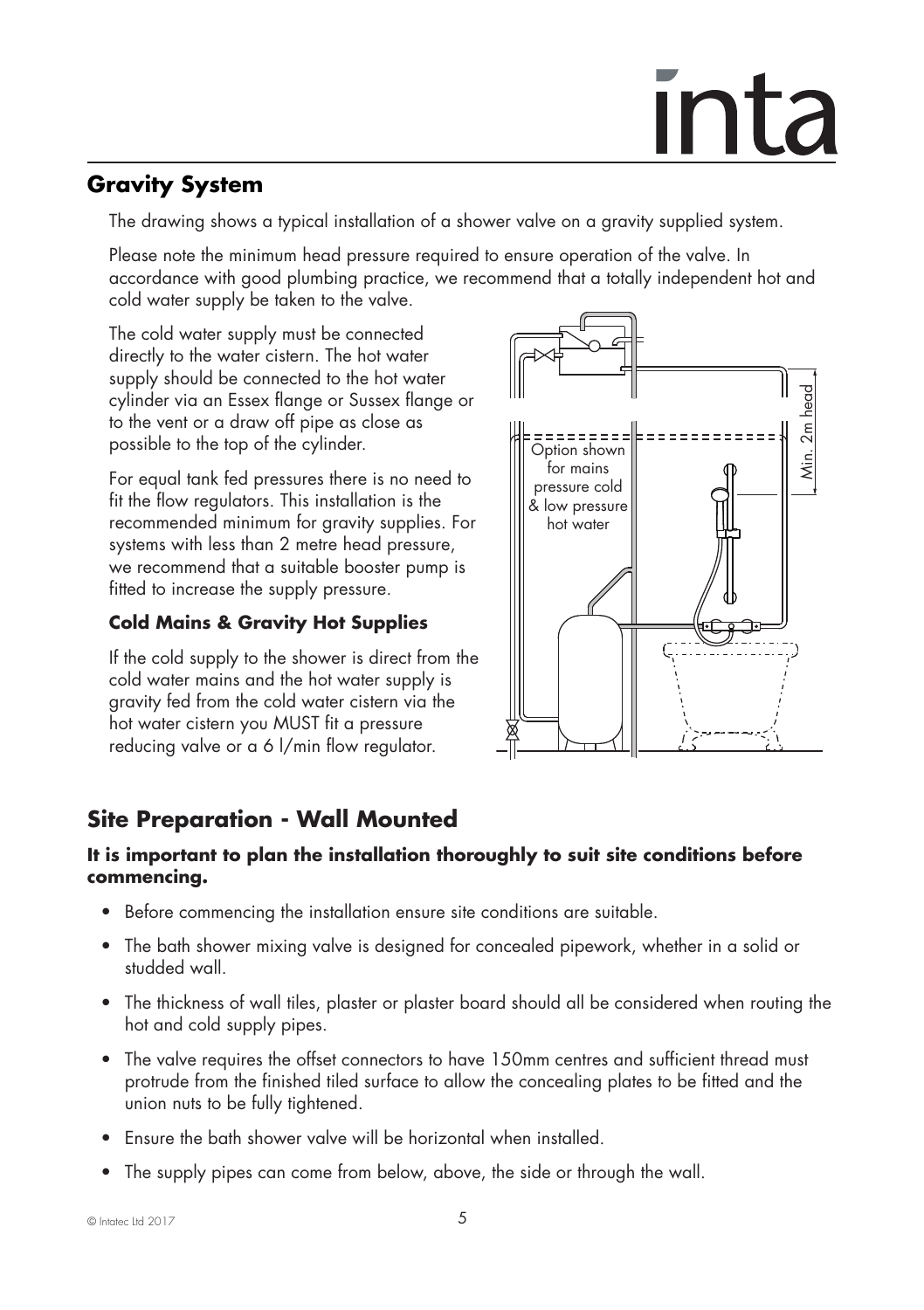### **Site Preparation - Wall Mounted**

- The supply pipes and offset connectors must be firm and secure to support the bath shower mixing valve. If not embedded into the wall with plaster the pipes should be fixed securely to the studding or by using a mounting plate (not supplied).
- Angle tap swivel connectors or compression/solder fittings can be used to connect the pipes (not supplied).
- The whole system should be thoroughly flushed, prior to the connection of the hot and cold water supplies to the bath shower mixing valve, to remove any debris that may be in the supply pipework.
- Ensure there are no joint leaks before finishing the wall.
- Isolation valves must be fitted in an accessible position to both the hot and cold supplies should the valve need to be isolated in the future for servicing.



### **Installing the Bath Shower Mixing Valve - Wall Mounted**

- Seal the gaps between offset connectors and tiles with mastic.
- Place the concealing plates, with a bead of mastic on the back, over the hot and cold offset connectors and press firmly to the wall.
- Fit the bath shower mixing valve to the offset connectors ensuring that the filter sealing washers are fitted and hand tighten the union nuts.
- Using a suitably sized spanner, tighten the union nuts taking care not to damage the finish on the shower valve, do not over tighten.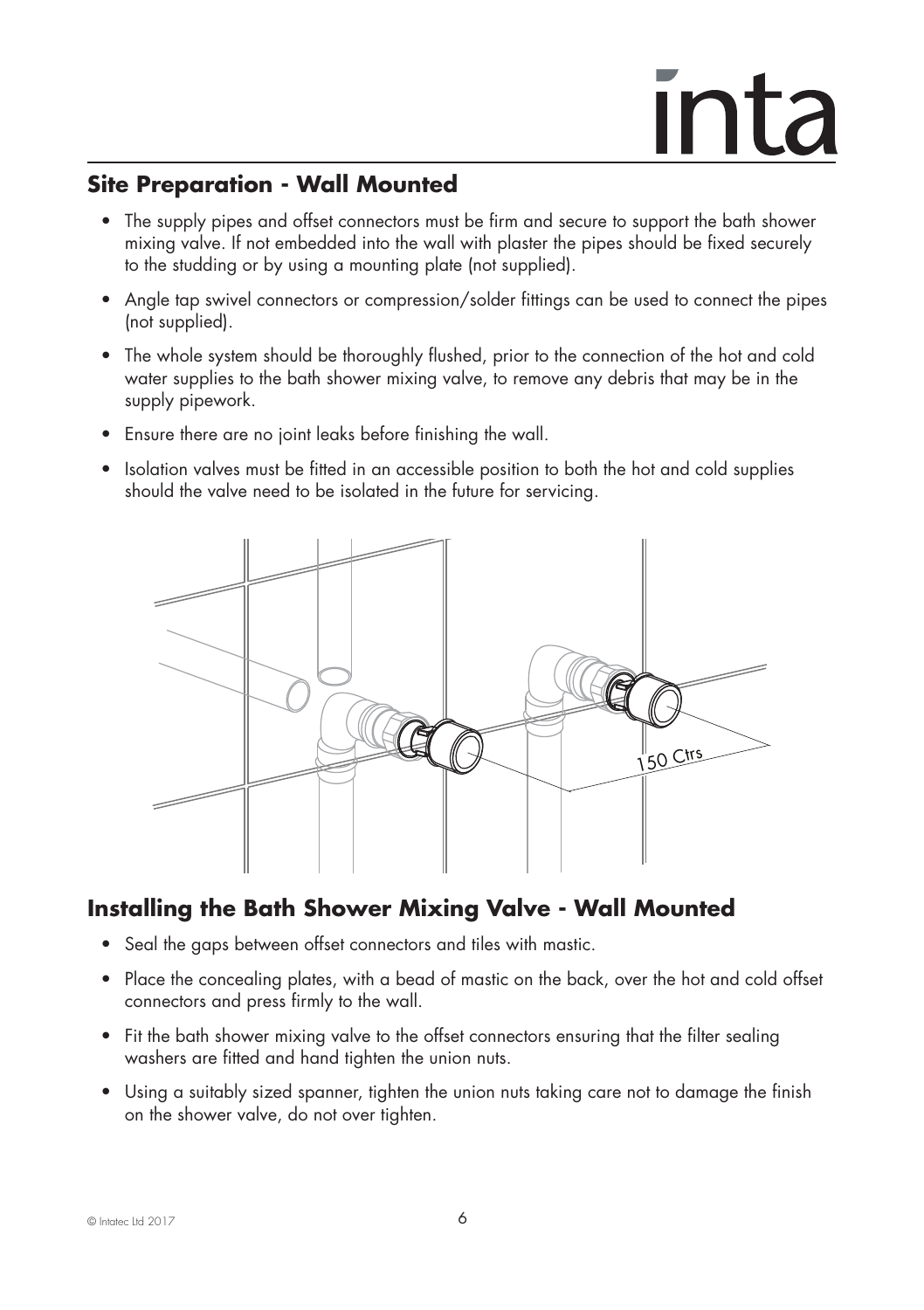### **Installing the Bath Shower Mixing Valve - Wall Mounted**



### **Installing the Bath Shower Mixing Valve - Deck Mounted**

- The deck mounting legs enable the bath shower valve to be mounted directly onto the bath and increase the 150mm inlet centres of the valve to 180mm.
- Connect the deck mounting legs to the bath shower valve, ensuring that the filter sealing washers are fitted and hand tighten the union nuts.
- The easiest way is to fit the valve and mounting legs to the bath is to do so before the bath is installed, when access to the retainings and other fittings are easily accessible.

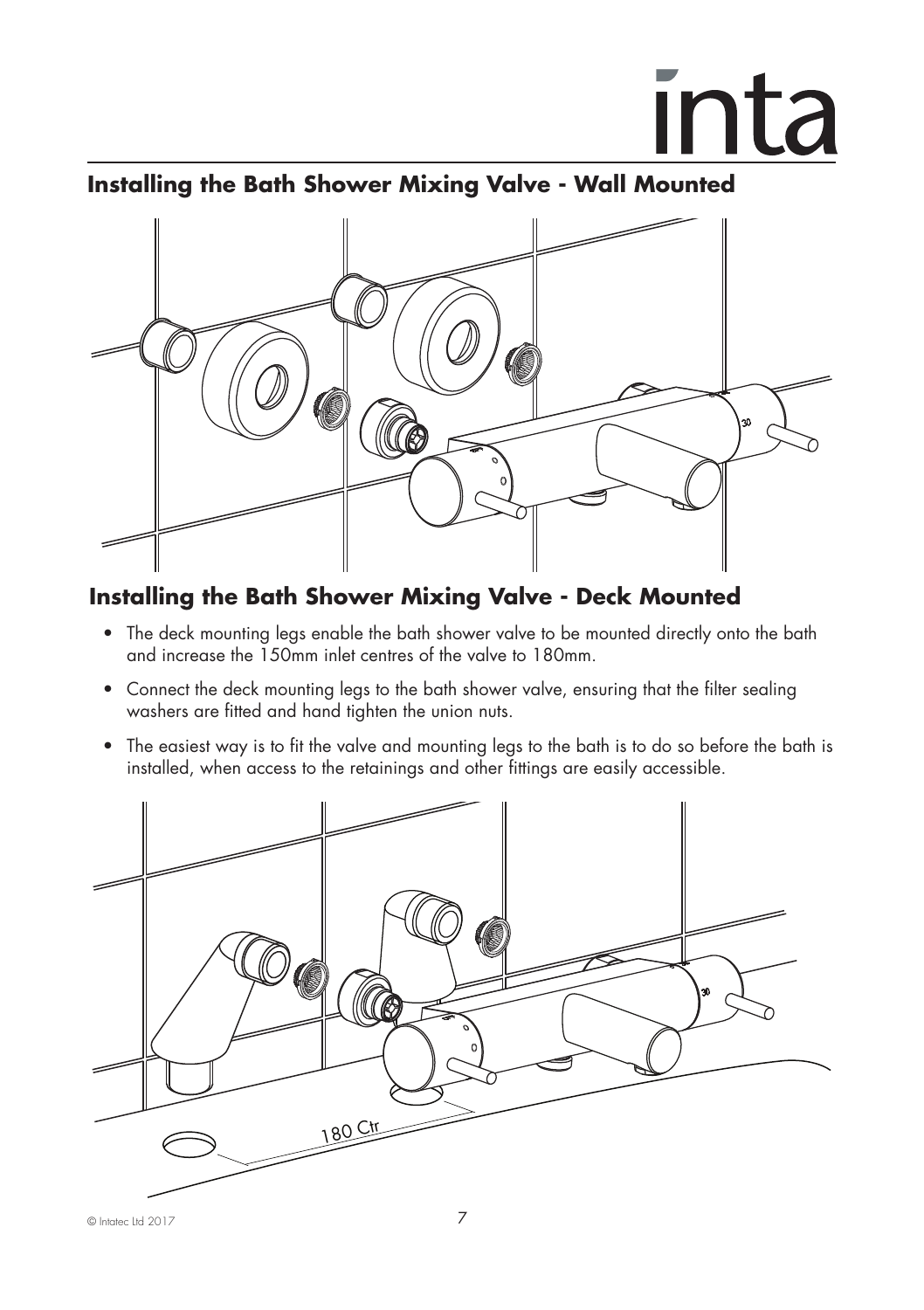### **Installing the Bath Shower Mixing Valve - Deck Mounted**

- Fit the valve and mounting legs to the bath using the retaining nuts (supplied) and tighten to secure to the bath.
- Straight tap swivel connectors or compression/solder fittings can be used to connect the pipes (not supplied).
- The whole system should be thoroughly flushed, prior to the connection of the hot and cold water supplies to the bath shower mixing valve, to remove any debris that may be in the supply pipework.
- Using a suitably sized spanner, tighten the union nuts taking care not to damage the finish on the shower valve, do not over tighten.
- Ensure there are no joint leaks.
- Isolation valves must be fitted in an accessible position to both the hot and cold supplies should the valve need to be isolated in the future for servicing.
- The edge of the bath should be sealed to the wall to prevent water damage to the floor beneath the bath and ceiling below.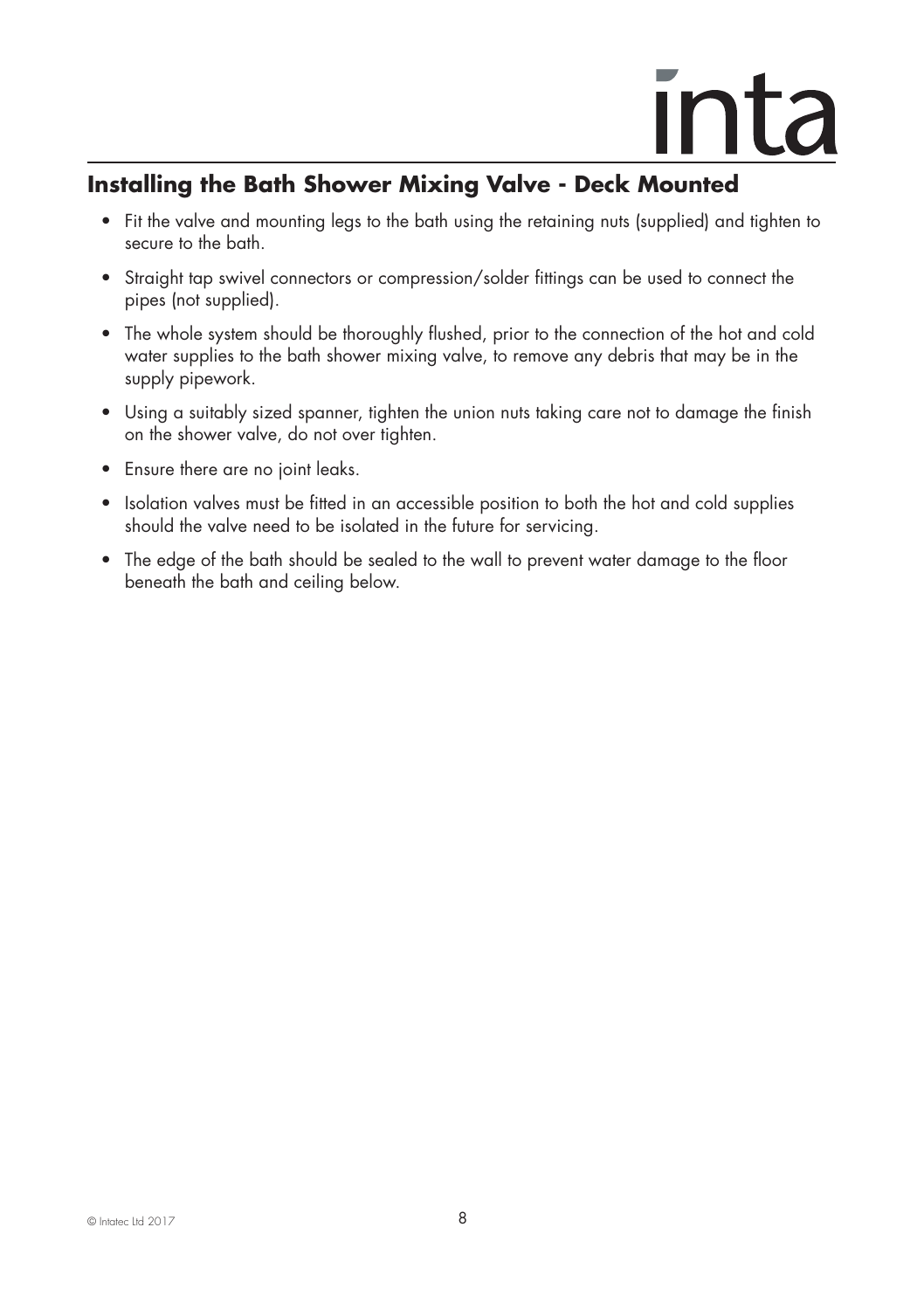### **Calibration**

The Inta Kiko bath shower valve has a factory set outlet temperature of 38˚C via the security setting. This is based on a balanced supply pressure and a stable hot water inlet temperature of 65˚C.

However, the calibration point MUST be checked and re-set as necessary to suit site conditions.

Care must be taken when re-calibrating the valve as INCORRECT CALIBRATION CAN CAUSE INJURY.

- Remove the temperature control knob (2) by pulling away from the shower valve, the gear drive (3) and the temperature stop ring (4).
- Fully open the flow control (1) and allow the outlet temperature to stabilise.
- Temporarily refit the control knob (2) and using a digital thermometer it is possible to increase or reduce the mixed water outlet temperature until 38˚C is re-established, by slowly rotating the control knob.
- Remove the control knob (2) and refit the temperature stop ring (3) onto the splined section of the cartridge. The red dot on the temperature stop ring must align with the temperature position symbol (6) on the valve body.
- Refit the gear drive (3).
- Refit the temperature control knob in the reverse order ensuring that 38˚C on the control knob is in line with the temperature position symbol (6).

PLEASE NOTE THAT ONCE CALIBRATED, THE SECURITY SETTING WILL ONLY BE 38˚C UNDER THE SUPPLY CONDITIONS USED FOR CALIBRATION.

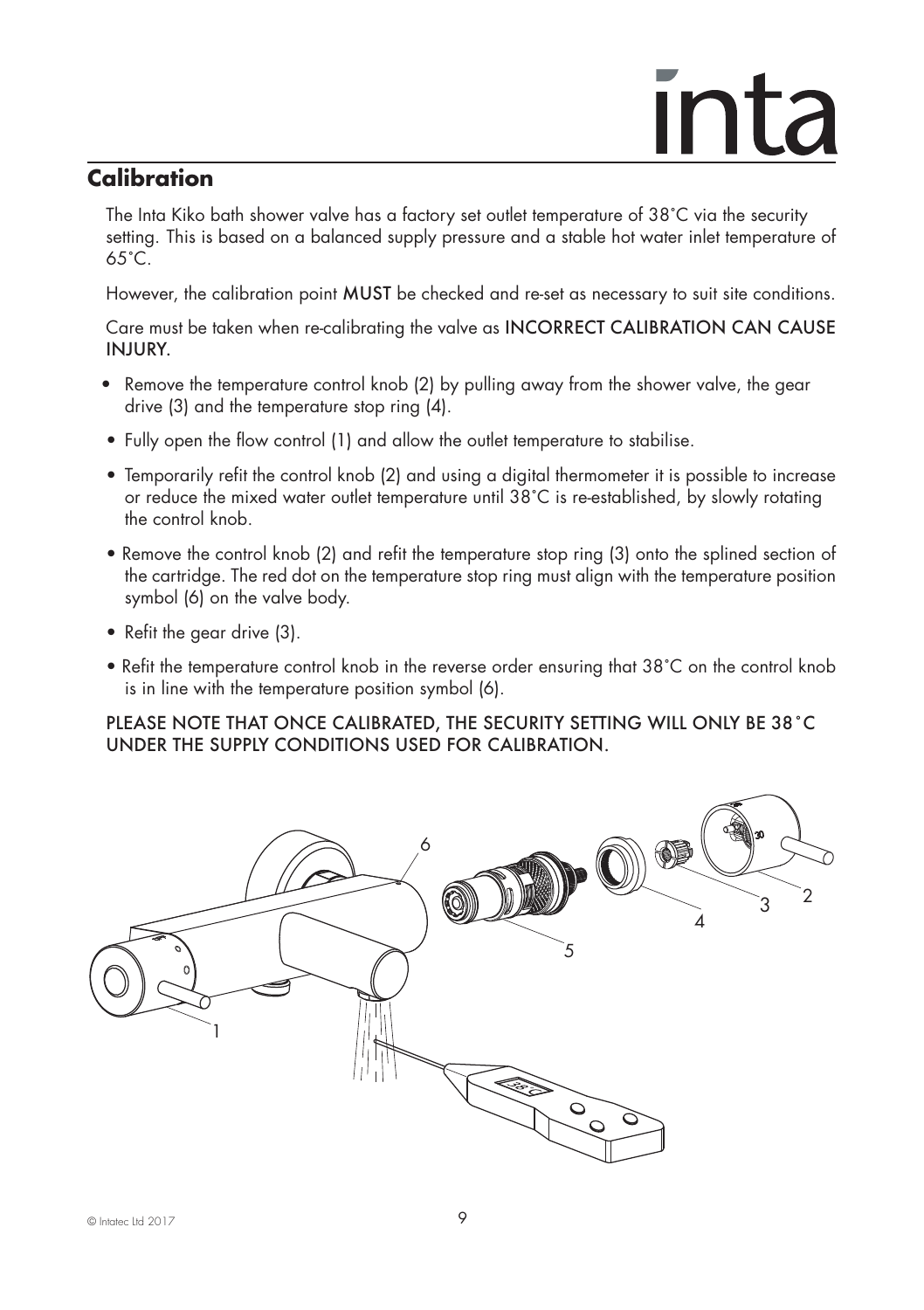### **Cartridge Replacement**

- Isolate both the hot and cold water supplies
- Remove the temperature control knob (2) by pulling away from the shower valve, the gear drive (3) and the temperature stop ring (4).
- Using a suitable spanner unscrew the cartridge (5).
- Replace with a new cartridge.
- Refit the temperature stop ring (3) onto the splined section of the cartridge. The red dot on the temperature stop ring must align with the temperature position symbol (6) on the valve body.
- Refit the gear drive (3).
- Refit the temperature control knob in the reverse order ensuring that 38°C on the control knob is in line with the temperature position symbol (6).
- The shower valve must be re-calibrated after fitting the new cartridge following the procedure above.

### **Aftercare**

Inta bath shower mixing valves have a high quality finish and should be treated with care.

 An occasional wipe with a mild washing-up liquid on a soft damp cloth followed by a thorough rinsing is all that is required.

 The nozzles in the hand set or overhead soaker should be cleaned periodically to remove any build up of debris or deposits which may affect the performance of the shower.

### **Do not use** an **abrasive** or **chemical household cleaner** as this may **cause damage**.

### **Spares**

A full range of spares are available for this product.

**PLEASE NOTE:** Only genuine spares should be used.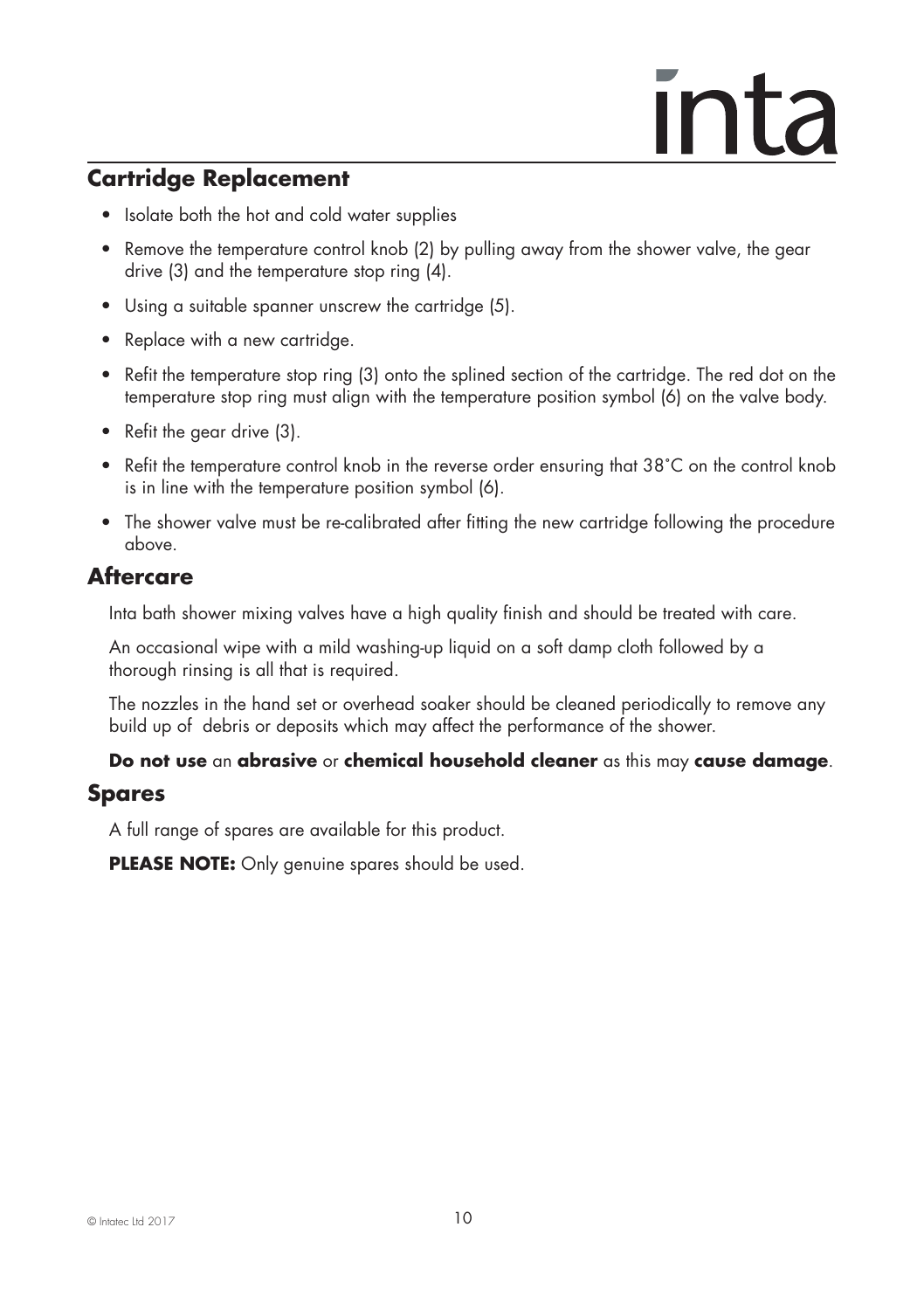### **Problem Solving**

 The following details are supplied for on site queries, should you require any further assistance our Technical Department can be contacted directly on 01889 272199.

| Fault                                                                                     | <b>Solution</b>                                                                                                                                                                                                      |
|-------------------------------------------------------------------------------------------|----------------------------------------------------------------------------------------------------------------------------------------------------------------------------------------------------------------------|
| Showering temperature is not hot enough.                                                  | Ensure the hot water supply is at a constant<br>temperature above 60°C.<br>Check for air locks in the pipework.<br>Thermostatic cartridge movement limited<br>due to lime scale build up                             |
| The water goes cold during showering.                                                     | Insufficient stored hot water.<br>When used with a combi boiler confirm<br>that the boiler is still firing.<br>Adjust the boiler to a minimum setting of<br>65°C which may not necessarily be the<br>best flow rate. |
| When the water is set at cold, the<br>showering temperature is too hot.                   | The hot and cold supply connections have<br>been made in reverse.<br>Thermostatic cartridge movement limited<br>due to lime scale build up                                                                           |
| The maximum showering temperature is<br>too hot or when set to hot water runs to<br>cold. | Check the commissioned maximum<br>temperature of the shower valve.<br>Check the connections to the valve have<br>not been made in reverse.<br>Thermostatic cartridge movement limited<br>due to lime scale build up  |
| The flow of water from the shower valve is<br>low.                                        | Check the filters are clean and the supply<br>pressure is above 0.2 bar.                                                                                                                                             |
| No flow of water                                                                          | Ensure the valve has not fail-safed and<br>check that there is hot and cold water flow<br>to the valve.<br>Ensure the check valves are not closed.                                                                   |
| Shower is stiff to operate                                                                | Build-up of limescale on flow control<br>cartridge - service and de-scale                                                                                                                                            |
| Passing/dripping from outlet                                                              | Service flow control cartridge.                                                                                                                                                                                      |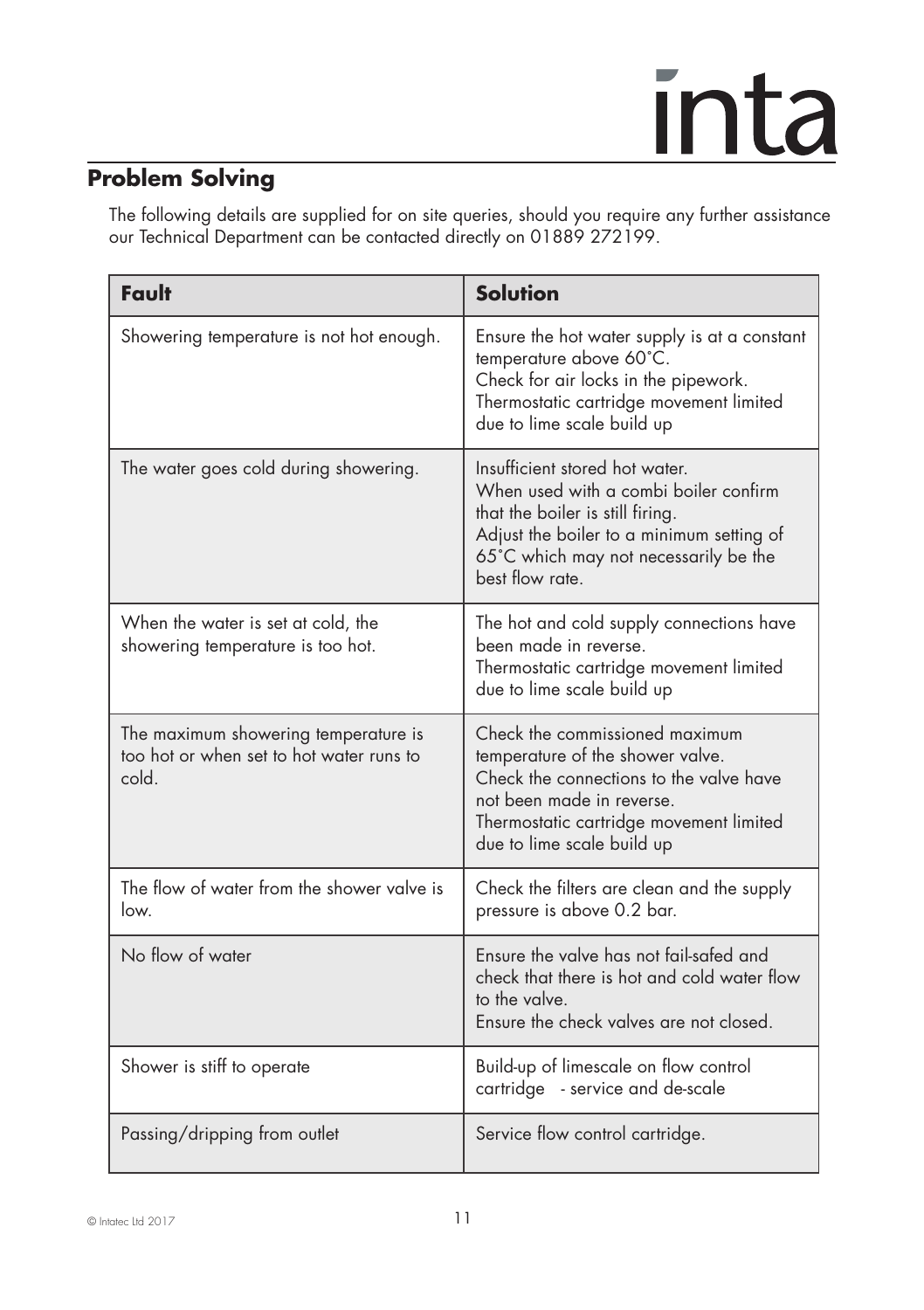### **Flexible Slide Rail - Components**



| ltem                     | Qty            | Component                  |
|--------------------------|----------------|----------------------------|
| 1                        | 1              | <b>Bottom Wall Bracket</b> |
| 2                        | 1              | <b>Top Wall Bracket</b>    |
| 3                        | 2              | Cover                      |
| $\boldsymbol{\varDelta}$ | 1              | Flexible Tidy              |
| 5                        | 1              | Handset Holder             |
| 6                        | $\overline{2}$ | Screw & Plug               |
| 7                        | 1              | Wall plate                 |
| 8                        | 1              | Rail cap                   |
| 9                        | 1              | Rail                       |
| 10                       | 1              | Handset                    |
| 11                       | $\overline{2}$ | Sealing Washers            |
| 12                       | 1              | Flexible Hose              |

NOTE: drawing for illustration purposes only.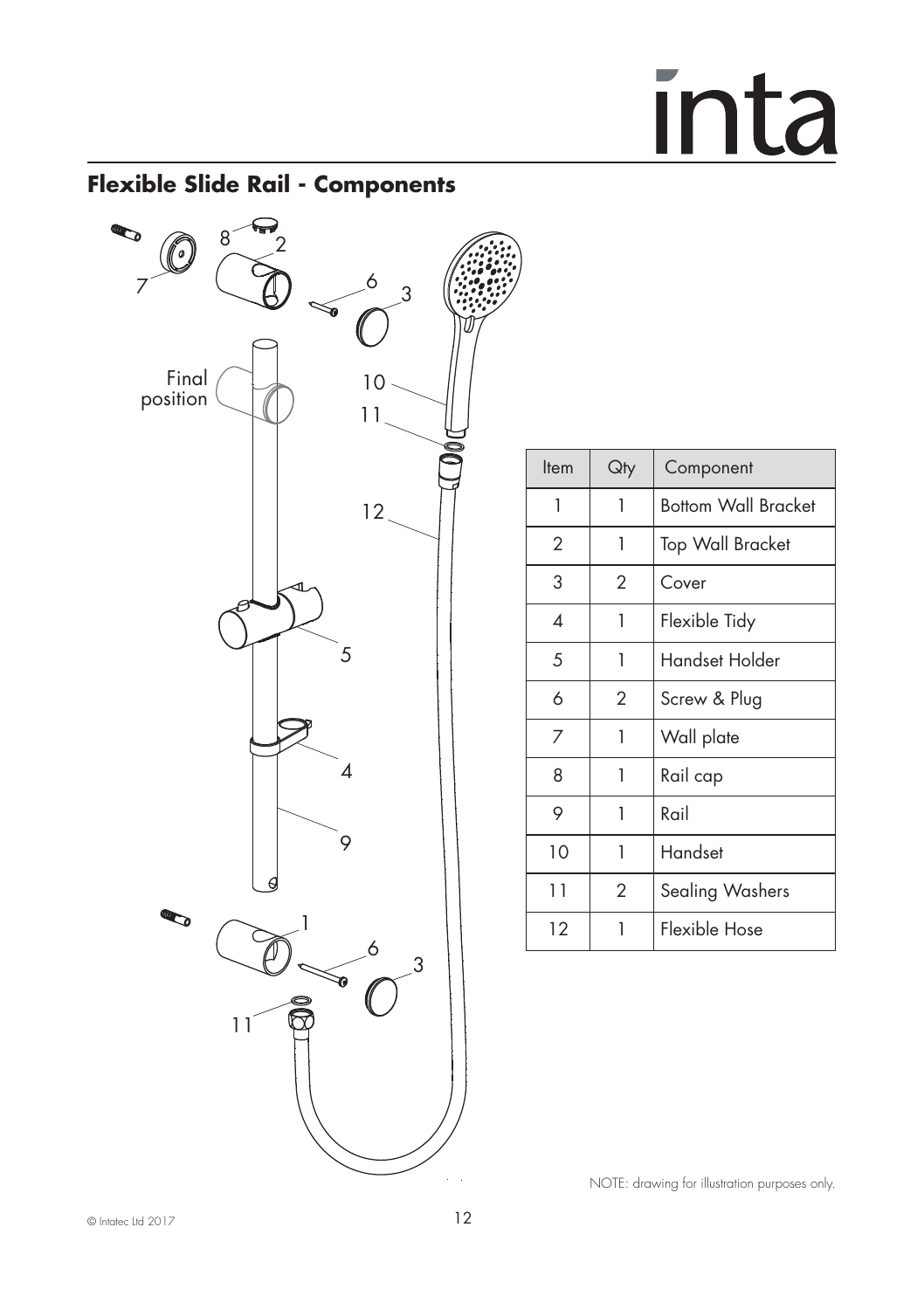### **Slide Rail - Installation**

 The screws and wall plugs supplied are only suitable for use in solid walls. If the wall is plaster board or soft building block use special wall plugs obtainable from most DIY stores.

 Ensure there are no supply pipes or cables where you intend to drill. Take care to use power tools safely.

 Where possible, drill holes between ceramic tiles (in the grout). If drilling into ceramic tiles use a ceramic bit.

 This product must always be used and fitted in such a way as not to cause water damage, therefore should be located and directed towards a suitable shower tray.

- Carefully remove the cover (3) from each wall bracket (1) and (2) to expose the fixing hole.
- Drill the 6 mm diameter hole for the bottom wall bracket (1).
- To avoid cracking ensure the wall plug is pushed all the way behind the ceramic tile.
- Using the 35 mm long screw (6) provided secure the wall bracket (1) to the wall.
- Slide the top wall bracket (2) with the wall plate (7) located onto the riser rail (9) and position in the bottom wall bracket (1).
- Position the upper bracket onto the wall ensuring the rail is vertical.
- Mark round the wall plate (7) onto the wall with a removeable marker.
- Position the wall plate (7) onto the wall within the markings and using the hole as a template, drill a 6 mm diameter hole.
- Assemble the handset holder (5) and the flexible tidy (4) onto the riser rail as illustrated.
- Remove the bottom wall bracket (1) from the wall.
- Locate the top wall bracket (2) onto the wall plate (7) and using the screw provided secure both item to the wall.
- Slide the riser rail (9) with the handset holder (5) and flexible tidy (4) upwards through the hole in the upper wall bracket (2).
- Position the bottom wall bracket (1) onto the riser rail ensuring that the larger hole at the bottom of the riser rail faces forward.
- Pass the screw provided through the riser rail and the bottom wall bracket and secure to the wall.
- Fit the covers (3) to the wall brackets and fit the cap (8) into the top of the riser rail.
- Ensure the sealing washers (11) are inserted into both ends of the flexible hose (12) and connect the hose to the shower valve and the handset (10).
- Turn on the shower valve and check joints for leakage.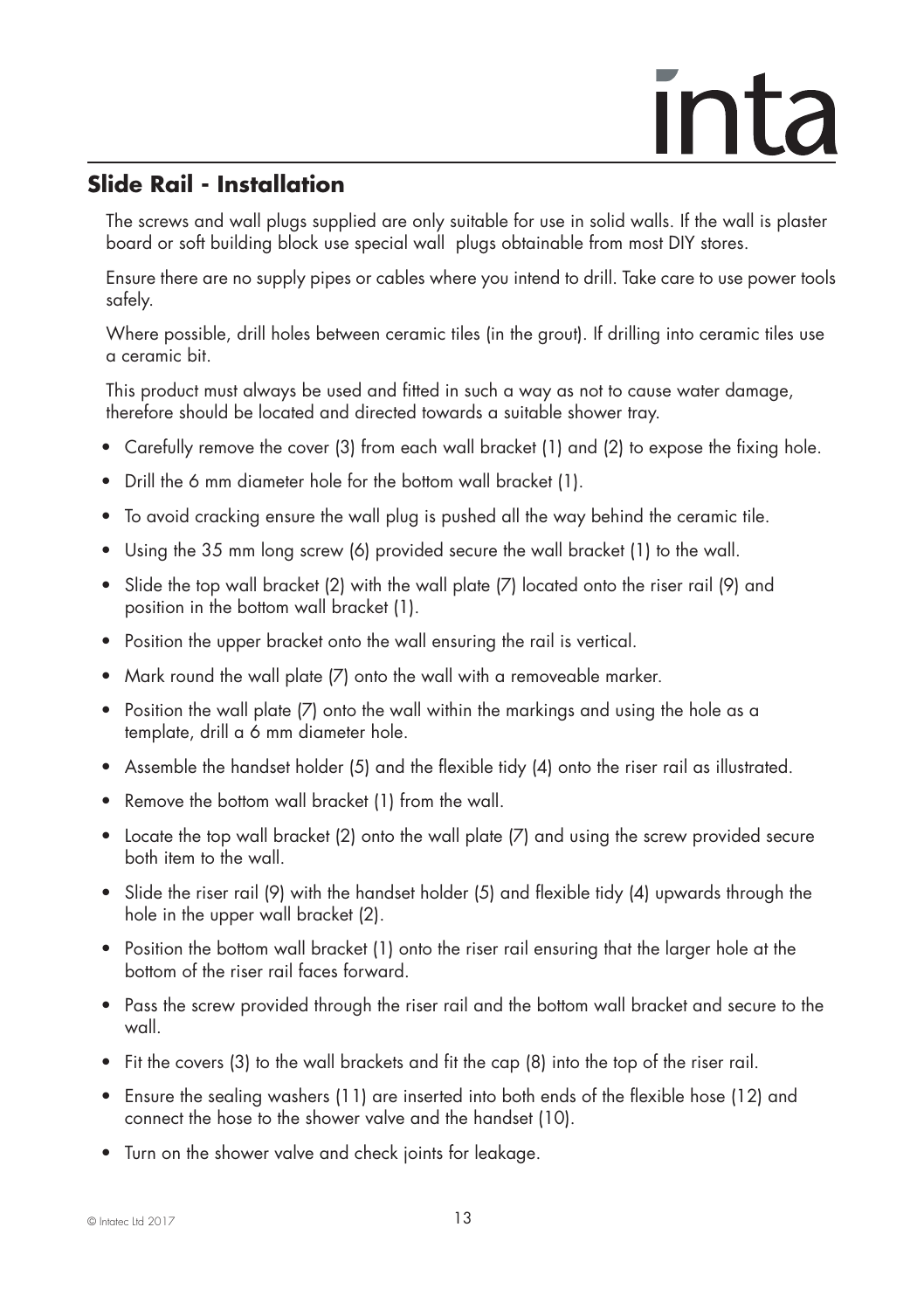### **IMPORTANT IMPORTANT**

**The following information is required when the thermostatic shower valve is used in a TMV2 Applications under the requirements of BS EN 1111: 1999 "Sanitary tapware – Thermostatic Mixing Valve (PN 10) – General Technical Specification"**

### **Supply Conditions / Technical Specification**

The supply conditions to the Thermostatic Shower Valve must comply with the following;

| Conditions                                          | High Pressure $\sim$ BS EN 1111 |
|-----------------------------------------------------|---------------------------------|
| Maximum Static Pressure                             | 10 bar                          |
| Flow Pressure, Hot & Cold                           | $0.5$ to 5 bar                  |
| Hot Supply Temperature                              | 55 to $65^{\circ}$ C            |
| Cold Supply Temperature                             | $< 25^{\circ}$ C                |
| Temperature Stability                               | ± 2°C                           |
| Min Temp Differential (Mix to Hot)<br>for fail-safe | $10^{\circ}$ C                  |
| Max. Pressure Inlet Differential                    | 5:1                             |

**Note:** Valves operating outside these conditions cannot be guaranteed by the Scheme to operate as type 2 valves.

- The valves designation of use, **HP** tested against BS EN 1111.
- For valves designated for use HP only, if a water supply is fed by gravity then the supply pressures should be verified to ensure the conditions of use are appropriate for the valve.

### **Introduction**

**The thermostatic shower valve has been specifically designed and manufactured to meet the requirements of BS EN1111:1999 and TMV2 Type Scheme. The valve has been independently tested and approved as a TYPE 2 valve under the BuildCert TMV2 scheme by the WRc Testing & Evaluation Center.**

### **Application**

The thermostatic bath shower mixer has been independently tested by WRc and certified as meeting the requirements of the BS EN 1111:1999 and under the TMV2 Scheme as being suitable for use on the following designations.

| Shower    | HP |
|-----------|----|
| Bath Fill | HP |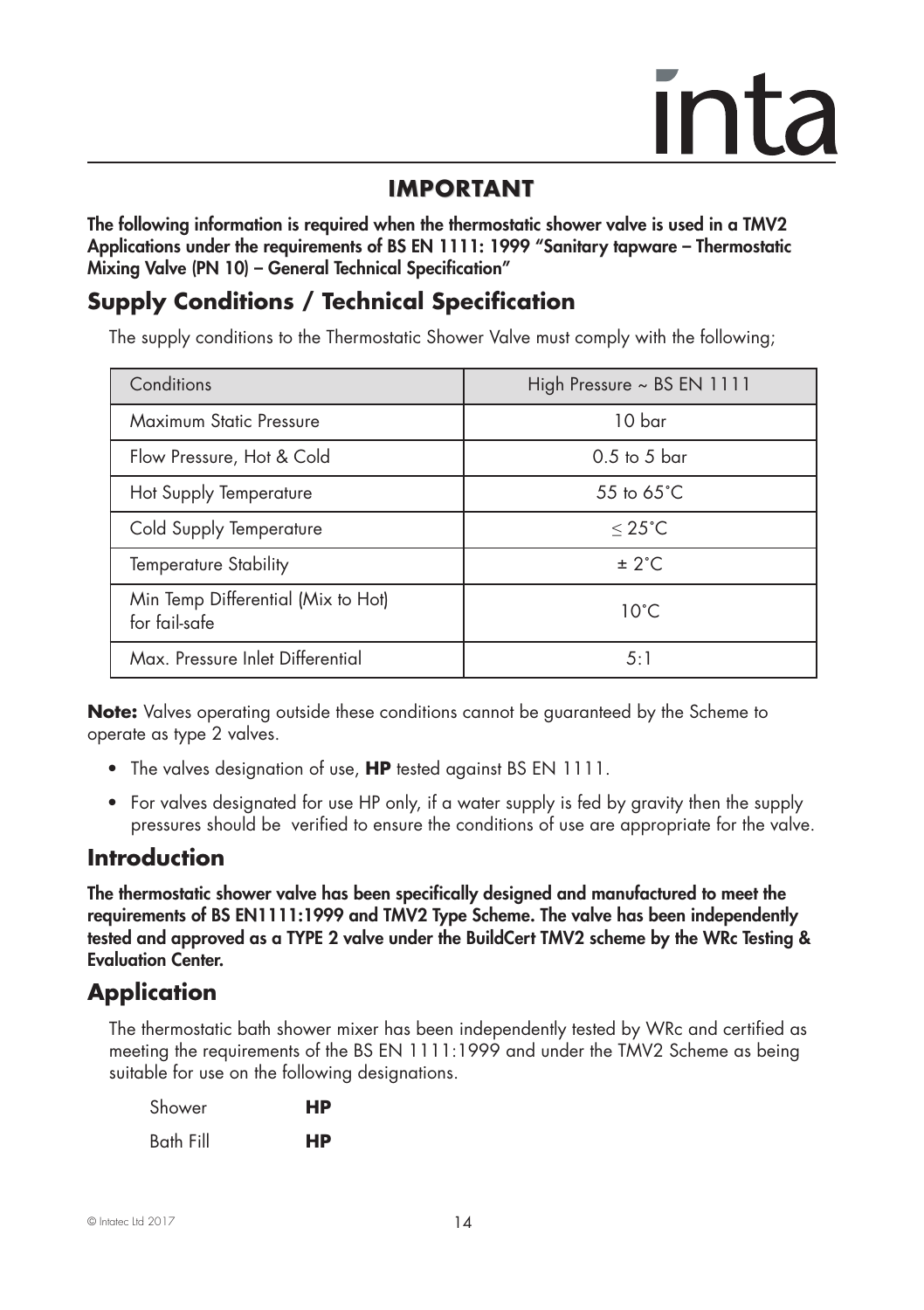### **Recommended Outlet Temperatures**

The BuildCert TMV scheme recommends the following set maximum mixed water outlet temperature for use in all premises:

| Application | Recommended Hot Water Temperature |
|-------------|-----------------------------------|
| Shower      | 41 $^{\circ}$ C                   |

The mixed water temperature must never exceed 43˚C.

 The maximum mixed water temperature can be 2 ˚C above the recommended maximum set outlet temperature.

**Note:** 43°C is the maximum mixed water temperature from a shower mixer. The maximum temperature takes account of the allowable tolerances inherent in thermostatic shower mixers and temperature losses.

### **It is not a safe bathing temperature for adults or children**.

 The British Burns Association recommends 37 to 37.5˚C as a comfortable bathing temperature for children. In premises covered by the Care Standard Act 2000, the maximum mixed water outlet temperature is 43˚C.

### **Installation**

**Important**: - The following instructions must be read prior to the installation of the thermostatic bath shower valve. The installer of the thermostatic shower valve must comply with the requirements of the Water supply (Water Fittings) Regulations 1999 and also be aware of their responsibility and duty of care to ensure that all aspects of the installation comply with the regulations.

 It has been brought to our attention that flushing water systems using certain chemicals may wholly or partially remove the lubricant from the internal workings of the valve, which may adversely affect its performance. We recommend that following flushing the system with chemicals; valves are checked for correct operation.

- 1. It is essential that before installing any thermostatic bath shower valve to ensure that the supply conditions of the system to which the valve is intended to be fitted are checked to confirm compliance with the parameters as quoted within the technical specification and conditions on which the approval is granted i.e. verify supply temperatures, supply pressures, risk assessment.
- 2. Consideration must be made for the possibility of multiple / simultaneous demands being made on the supply system whilst the thermostatic shower valve is in use, all practical precautions must be made to ensure that the valve is not affected. Failure to make provision within the pipe sizing etc. will affect the performance of the bath shower valve.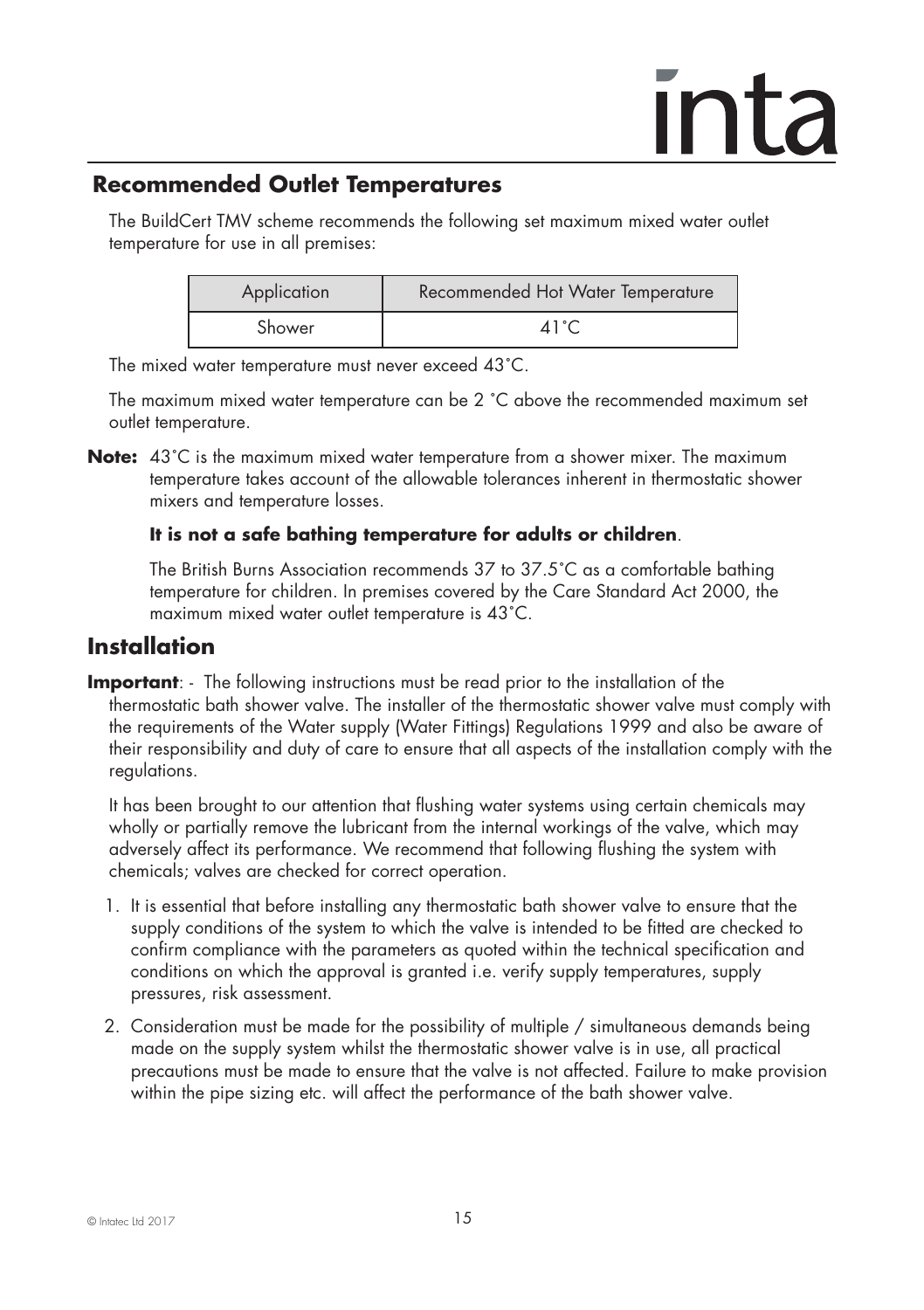### **Installation**

- 3. The supply to which the thermostatic bath shower valve is to be installed must be thoroughly flushed and cleaned to remove any debris, which may have accumulated during the installation. Failure to remove any debris will affect the performance and the manufacturer's warranty of the product. In areas that are subject to aggressive water, provision must be made to treat the supplies prior to the supplies entering the shower valve.
- 4. The thermostatic bath shower valve has been designed for horizontal installation and surface mounting.
- 5. The thermostatic bath shower valve will be installed in such a position that maintenance of it's components, associated valves and the commissioning and testing of the bath shower valve can be undertaken.
- 6. The hot and cold water supplies must be connected to the valve strictly in accordance with the indications on the body of the valve i.e. hot water supply to the hot port of the valve.
- 7. In a situation where one or both of the water supplies are excessive, it is recommended to fit a Pressure Reducing Valve to reduce the pressure(s) to within the limits as quoted previously.
- 8. Any thermostatic bath shower valve must be fitted with a back flow prevention device, such as check valves to prevent the cross contamination of supplies. The thermostatic shower valve is supplied complete with integral insert check valves and strainers.
- 9. Isolation valves in an accessible position are required as close as is practicable to the water supply inlets of the thermostatic shower valve.
- 10. The fitting of strainers is recommended as close as is practicable to the water supply inlets of the thermostatic bath shower valve.
- 11. It is essential that the fail safe thermostatic bath shower valve should not be installed in situations where there is a possibility of the valve being deprived of water or where demands for water are greater than the actual stored supplies.
- 12. To ensure that the performance levels of the thermostatic bath shower valve are maintained (in the event of cold water failure), the temperature of the hot water supply at the point of entry to the thermostatic shower valve must be a minimum of 10˚C above the commissioned mixed water discharge temperature.
- 13. The fail-safe thermostatic bath shower valve must not be subject to any extreme temperature variations either during the installation or under normal operating conditions.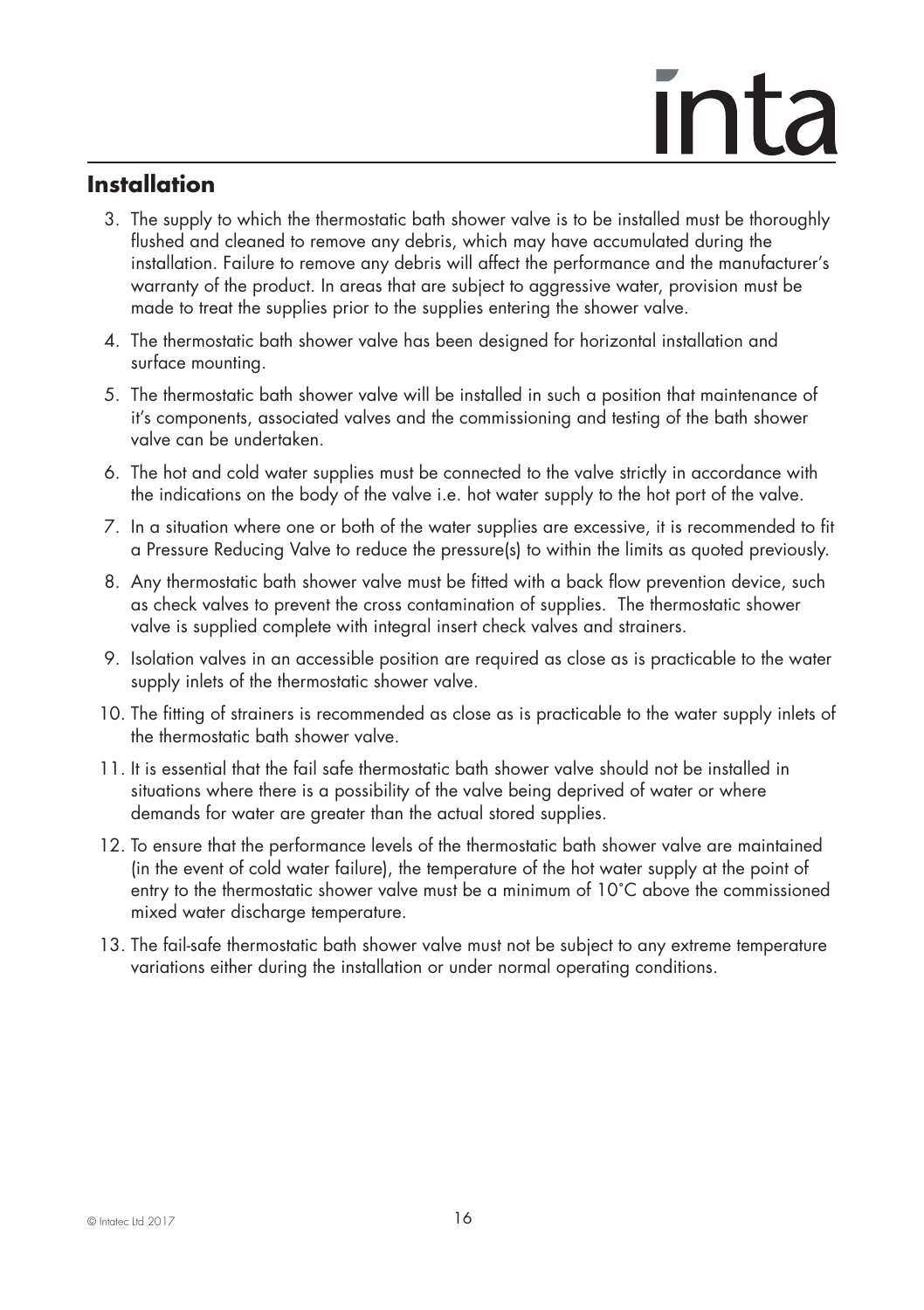### ınta

### **Commissioning**

- **Important:** The following instructions must be read and understood prior to commissioning the thermostatic bath shower valve. If under any circumstances there are aspects to the installation / system which do not comply with the specification laid down, the valve **MUST NOT** be put into operation until the system / installation complies with the specification. However if all these conditions are met, proceed to set the temperature as follows;
	- 1. Ensure that the system is thoroughly cleaned and free from any debris prior to commissioning the thermostatic bath shower valve.
	- 2. Commissioning the temperatures must be carried out using a suitably calibrated thermometer, preferably a digital thermometer. The sensing part of the thermometer probe must be fully submerged in the water when testing.
	- 3. The valve must be commissioned taking into consideration any fluctuations, which may occur within the system due to simultaneous demands. It is advisable that any outlets which are connected to the same supply as the shower valve are open during setting of the mixed water temperature. It is advisable to ensure that the water temperatures are established before any attempt to commission.
	- 4. Once the supply temperatures are stable and the normal operating conditions are established, the shower valve can be commissioned. The following sequence should be followed when commissioning the valve;
		- 4.1 The first step in commissioning a bath thermostatic shower valve is to check the following:
			- The designation of the thermostatic shower valve matches the application
			- The supply pressures are within the valve's operating range.
			- The supply temperatures are within the valve's operating range.
			- Isolating valves (and 'Y' strainers preferred) are provided.
		- 4.2 If all these conditions are met, proceed to set the temperature following the procedure described earlier in the Calibration section.
		- 4.3 Measure and record the temperature of the hot and cold water supplies at the connection to the valve.
		- 4.4 Measure and record the temperature of the water discharging from the valve.
		- 4.5 Isolate the cold water supply to the valve and monitor the mixed water temperature.
		- 4.6 Measure and record the maximum mixed water temperature and the final temperature. The final temperature found during the test should not exceed the values quoted.
		- 4.7 Record all the equipment used during the commissioning.
		- 4.8 The mixed water temperature at the terminal fitting must never exceed 2˚C above the set temperature.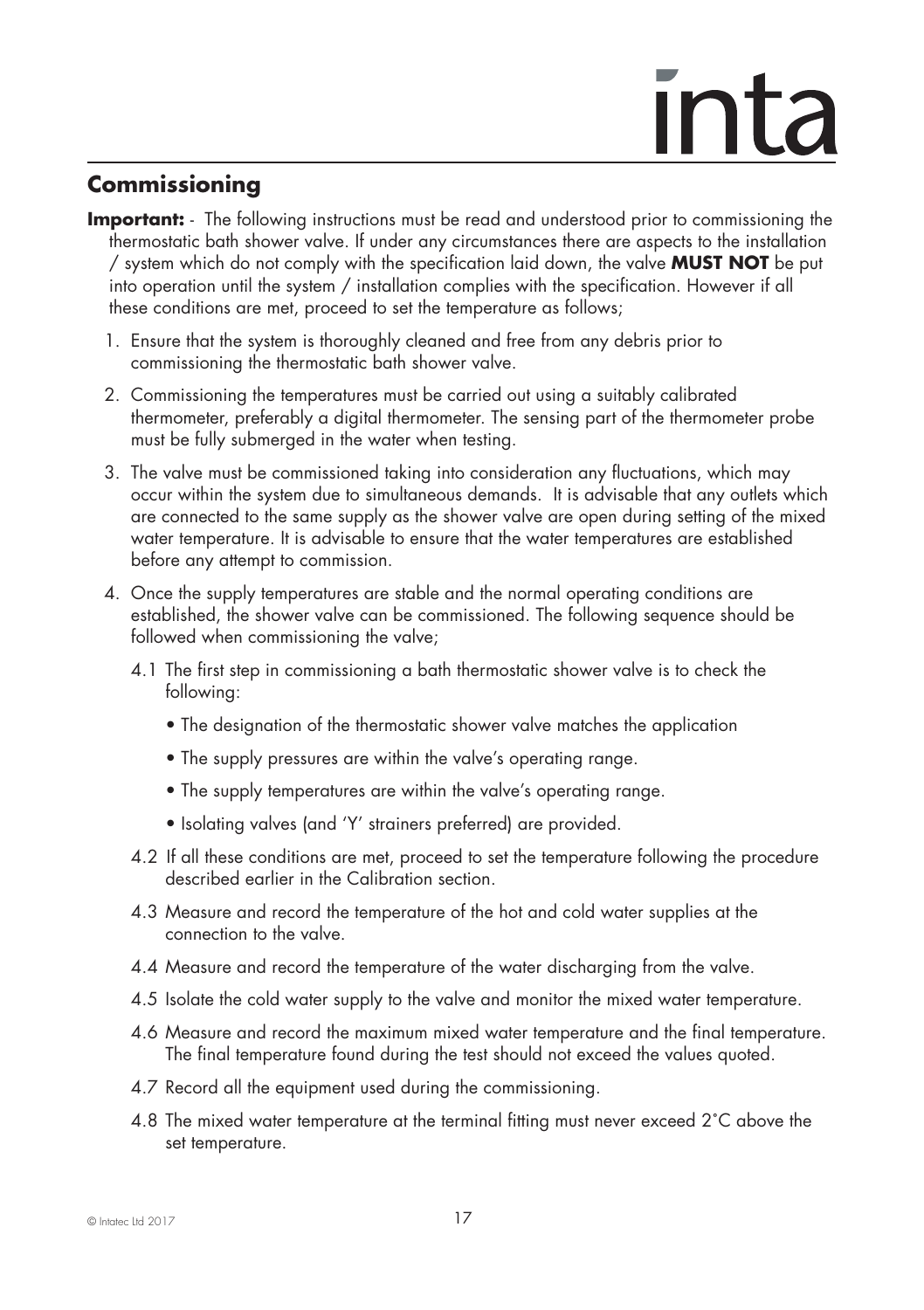### **Commissioning**

- 5. If the mixed water temperature exceeds the recommended temperature of 41˚C by 2˚C or does not reach 41˚C the shower valve can be adjusted as follows:
	- 5.1 With stable supply conditions remove the temperature control knob.
	- 5.2 Rotate the temperature control knob by one spline clockwise to increase the temperature and one spline anticlockwise to reduce it.
	- 5.3 Measure the water discharging from the shower.
	- 5.4 Repeat 5.2 until the desired temperature is stabilised and record the temperature.
	- 5.5 Repeat 4.4 and 4.5
	- 5.6 Secure the temperature control knob with the retaining screw and re-fit the cover.
- 6. The above information must be recorded and updated on every occasion when any work is carried out on the valve.

### **In Service Testing**

 It is a requirement that all TMV2 approved valves shall be verified against the original set temperature results once a year. When commissioning / testing is due the following performance checks shall be carried out.

- 1. Measure the mixed water temperature at the outlet.
- 2. Carry out the cold water supply isolation test by isolating the cold water supply, wait for five seconds if water is still flowing check that the temperature is below 43˚ C.
	- 3. If there is no significant change to the set outlet temperature  $(\pm 2^{\circ}C)$  or less from the original settings) and the fail-safe shut off is functioning, then the valve is working correctly and no further service work is required.

### **Notes:**

- If there is a residual flow during the commissioning or the annual verification (cold water supply isolation test), then this is acceptable providing the temperature of the water seeping from the valve is no more than 2˚C above the designated maximum mixed water outlet temperature setting of the valve.
- Temperature readings should be taken at the normal flow rate after allowing for the system to stabilise.
- The sensing part of the thermometer probe must be fully submerged in the water to be tested.
- Any thermostatic shower that has been adjusted or serviced must be re-commissioned and re-tested in accordance with the manufacturers' instructions